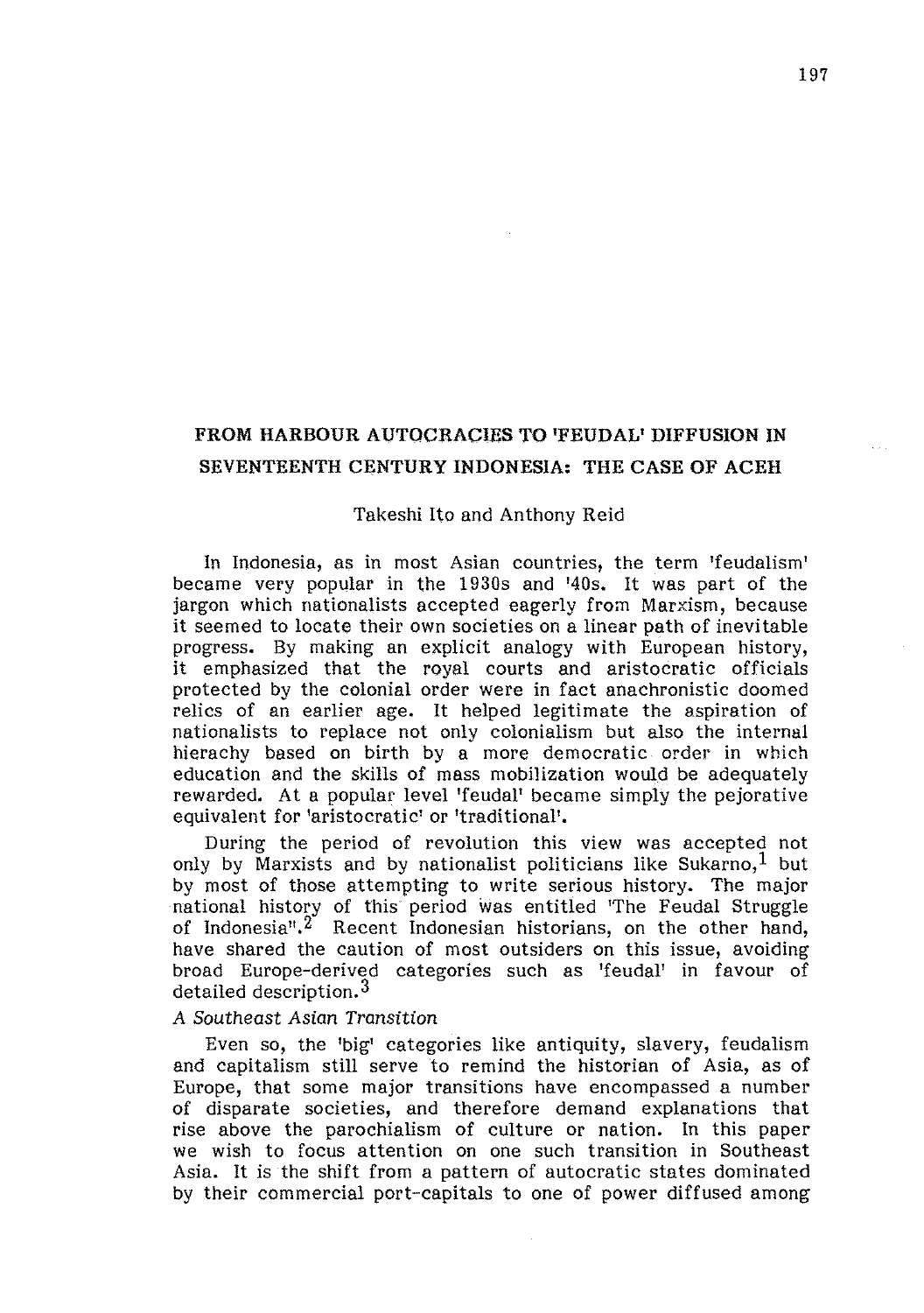chiefdoms or domains which recognized the aura of the earlier kingdoms without replicating their centralized military or legal coherence. Although the most important phase of this transition occurred in the late seventeenth century, its European parallells are rather those of the passage from Antiquity to Feudalism.

The late sixteenth and still more the early seventeenth centuries witnessed a striking array of powerful city-centred kingdoms inspiring the admiration of European observers - the Burma of Kings Bayinnaung (1551-81) and Anaukhpetlun (1606-29); the Ayutthaya (Siam) of Kings Songtham and Prasat Thong (1610-56); the Mataram (Java) of Sultan Agung and Amangkurat I (1613-77); the Makassar of Sultans Mohammad Said and Hasanuddin (1639-69); and the Aceh of Sultans al-Mukammil and Iskandar Muda (1589-1636). The key features of these autocratic kingdoms might be classified as:

- 1. Enormous armies mobilizing a large proportion of total available manpower. A small standing army of palace guards, foreign mercenaries, etc. Strict royal control of firearms. Numerous state captives resulting from wars of conquest.
- 2. International trade centred at a single port under royal control (the capital in all cases except Mataram). Revenues of the crown largely dependent on the flourishing port, including a large sector of royal trade.
- 3. Forced attendance at court for leading nobles of the realm.
- 4. Some bureaucratization of government, with officials appointed at intervals rather than hereditary.
- 5. Codification of laws and institutionalization of legal structures, frequently using lndic or Islamic models to justify centralised law-making by the court.
- ti. Development of an urban cosmopolitan culture, which completely dominated the countryside and provided the cultural model for later periods.

Most historians, like most contemporary observers, have looked at these developments from the point of view of a single country, and have therefore explained the powerful autocracies in terms of the capacity of individual rulers, and subsequent diffusion of power as the result of internal conflict, external pressure, or the ineptitude of eighteenth century rulers.<sup>4</sup> Having pointed to a similar phenomenon in a number of countries, we are obliged to look for some underlying structural factors. The most important would appear to be international trade, firearms, and the role of Europeans in Asia.

Until the middle third of the seventeenth century, the role of European traders and trading companies appeared to work in favour of strong rulers, apart perhaps from the disruptions caused by the first few years of the Portuguese onslaught. In their pursuit of stable supplies of spices and other tropical goods, the Europeans preferred to make monopolistic agreements with rulers who appeared to control a large proportion of pepper or clove supplies,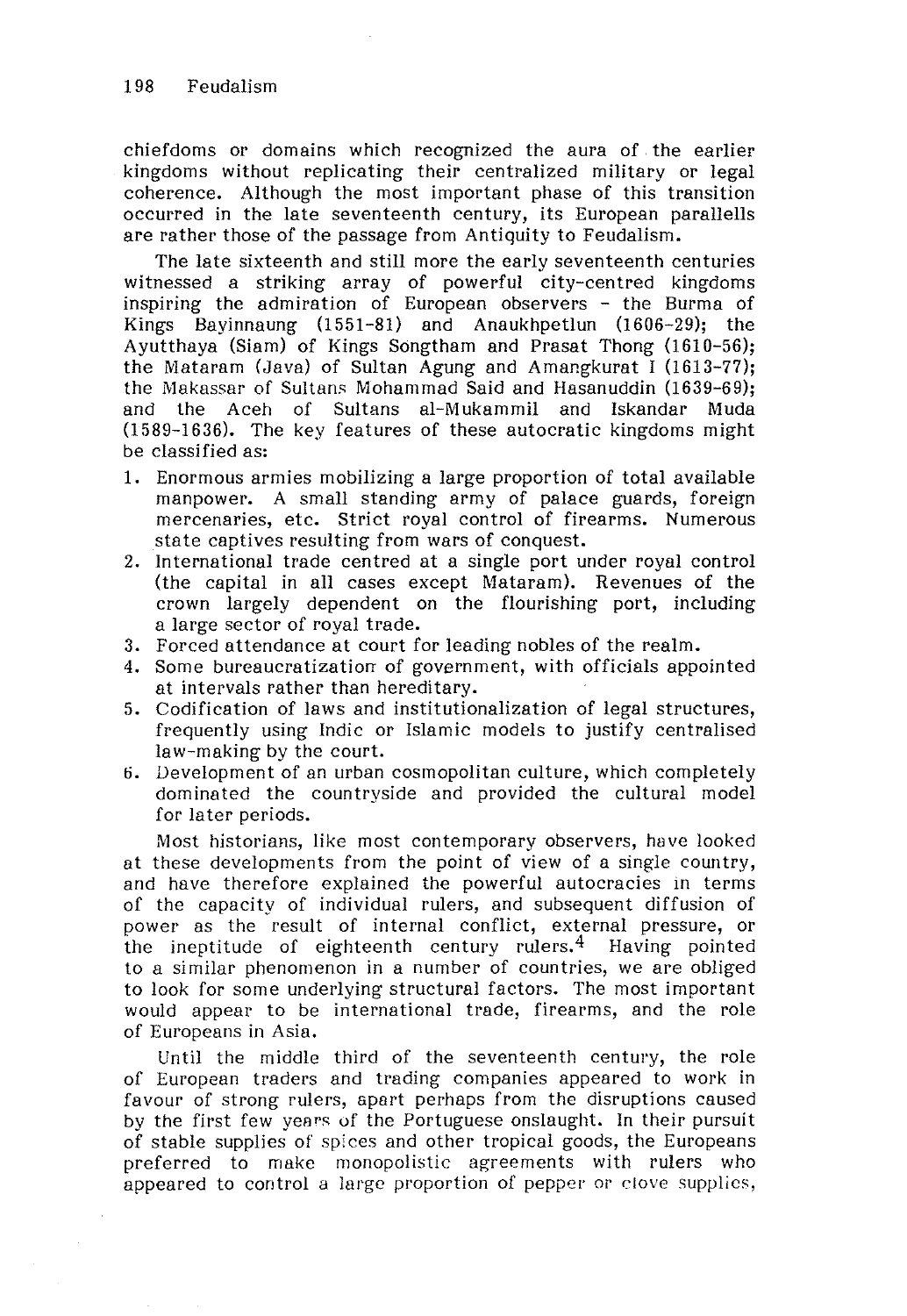thereby often getting the better of the Indian merchants or of European rivals. As the VOC took root in Asia, however, it fought hard for a total monopoly of Southeast Asian spices, eventually succeeding in destroying militarily the remaining indigenous ports of greatest significance in the spice trade - Banten and Makassar - while detaching the main pepper-producing areas from their allegiance to Aceh. The English, French, and Danes, who had been more active in encouraging the state trading of powerful rulers of Banten, Ayutthaya and Makassar, were expelled either by Dutch arms or by internal revolutions by the end of the seventeenth century.

The earliest firearms to be adopted into Southeast Asian warfare were cannons. In the sixteenth and the seventeenth centuries they were generally presented to, bought by, or made for the King alone. Certainly the stronger rulers made a point of controlling both the artillery and the gunpowder - a considerable departure from tradition in an area where no man considered himself adequately dressed without a keris or knife of some sort. As hand-held guns became more common and more effective, however, it became increasingly difficult for rulers to maintain such a monopoly on firearms. While the manufacture of cannon appears to have beer, limited to craftsmen working under royal patronage, muskets in the eighteenth century were being made and exported by craftsmen in Bali, the Bugis area, and Minangkabau -all areas with markedly fragmented political structures.,

More opaque than such external factors are the internal ones, having to do with the effectiveness and durability of the administrative structures built up during the period of autocracy. In this paper we can do no more than invite the attention of other scholars to investigate the problem further. At first glance it appears difficult to develop a general explanation which will work for all the following cases, but we ought to remember that there is a similar diversity in the range of European transitions from antiquity to feudalism, and from feudalism to capitalism, which has never prevented the search for general explanations.

Java: The military success of Sultan Agung (1613-45), followed by the tyrannical excesses of Amangkurat I (1645-77) produce rebellion, Dutch intervention, and eventual permanent division of Java into competing kingdoms (1755).

Bali: The 'Kingdom' of Bali, with its capital at Gelgel, fragments permanently into eight kingdoms, at the end of the seventeenth century.

South Sulawesi: The domination of Makassar over the whole of South Sulawesi endures from 1610 to 1669, with steadily increasing centralization, until the Dutch conquest of Makassar brings about a fragmentation into numerous states and sub-states.<sup>5</sup>

Banten: This was conquered by the Dutch in 1684, and thereafter Banten loses its international trade and its ability to control tightly its Sumatran dependencies.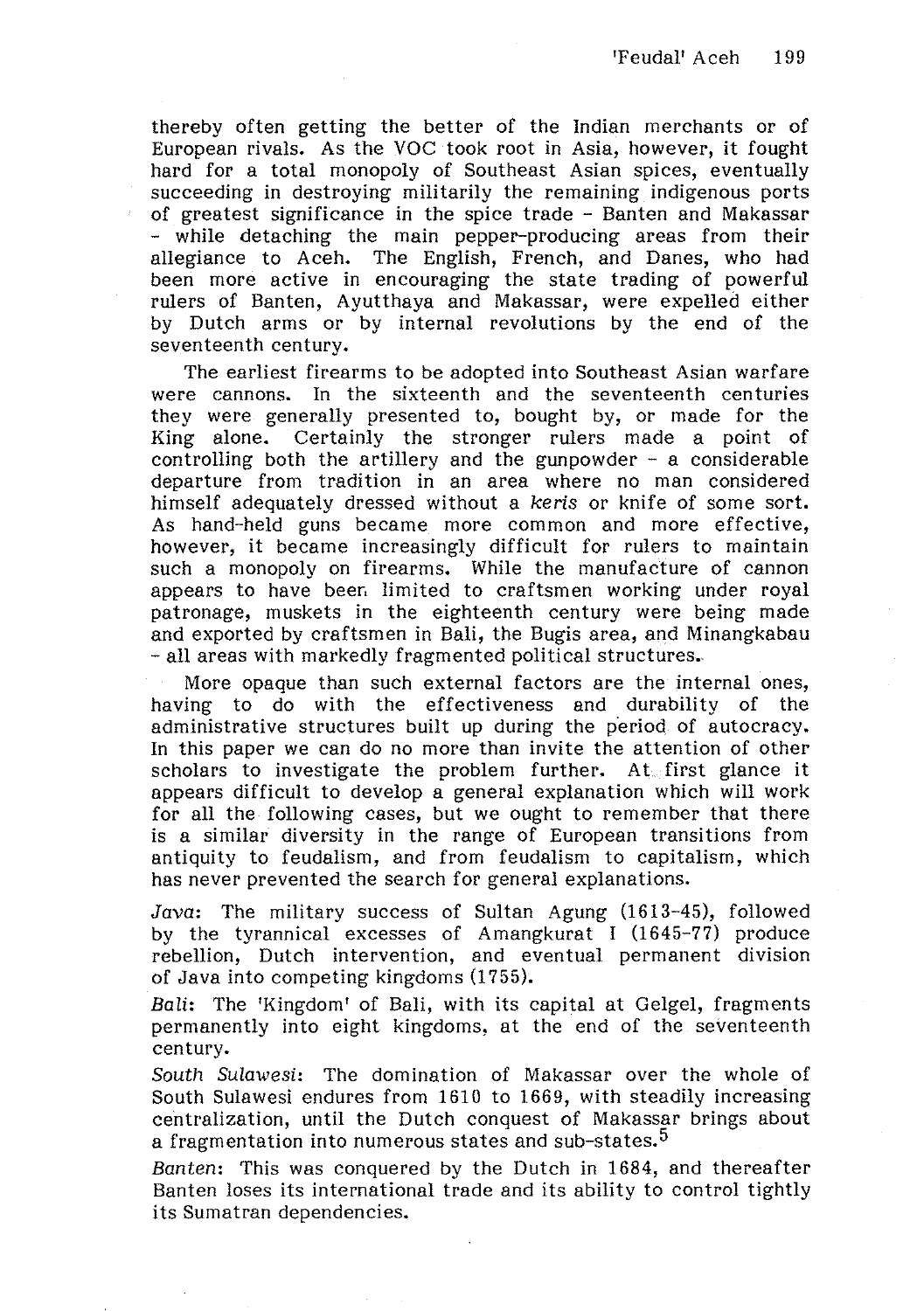Banjarmasin, Palembang, Temate, Johor, Brunei: Loss of international trade makes it increasingly difficult in late seventeenth and eighteenth centuries to control dependencies of these kingdoms.

Siam: The revolution of 1688 expells European state-trading partners of the King, and the early eighteenth century witnesses progressive loss of manpower from King to aristocracy.6

Burma: The capital of Burma moves inland from Pegu to Ava 1635, after which there was no strong royal role in international trade; and there was a steady decline of central control from the death of Tha-lun (1648) to the fall of Ava  $(1752)$ .<sup>7</sup>

There is a significant recovery in central authority in the nineteenth century, beginning earlier in Siam and Burma but also affecting the still-independent Indonesian states of Aceh and Lombok in the second half of the nineteenth century. In general, however, there is still an enormous gap between the picture given by the standard literature on nineteenth-century Southeast Asian states - Gullick on the Malay States; Brown on Brunei, Snouck Hurgronje on Aceh, Crawfurd on Siam, Friedericy on South Sulawesi, $^8$  etc – and that on the states of the sixteenth and seventeenth centuries.

### Aceh

Let us now turn to Aceh, the Islamic Sultanate at the northwest extremity of Sumatra, as a case study of this more general process of transition. At least among Indonesian states it has the unique advantage of a continuous history uninterrupted by direct outside intervention until the late nineteenth century, as well as some new data from Dutch and Acehnese sources.

As in the cases sketched above, the contrast is extreme between the Aceh described by European travelers such as Admiral de Beaulieu in 1629 and that described by Snouck Hurgronje and other Dutch scholars in the late nineteenth century. According to Beaulieu, Sultan Iskandar Muda could raise an army of 40,000 men within 24 hours. He had in addition a permanent palace guard of '1,500 slaves primarily foreigners', together with 3,000 women who conducted guard and other duties in the palace. The armoury, containing over 2000 cannon, was under strict royal control, with firearms issued to the army only at the time of a campaign.. The king's writ ran throughout northern and western Sumatra and much of the Malay Peninsula, and foreigners could trade for the coveted pepper only on his terms. Nobles were kept loyal by draconian punishments against them or their families, and by a system of rotation whereby one third of their number were held as hostages within the palace on any given night.<sup>9</sup> Internally, the image of Iskandar Muda's power among later generations of Acehnese was such that all laws were conventionally ascribed to him, and his name was invoked on the seals of all subsequent sultans.

The Aceh portrayed by the Dutch Islamicist Snouck Hurgronje identified real power in Aceh as lying with dozens of uleebalang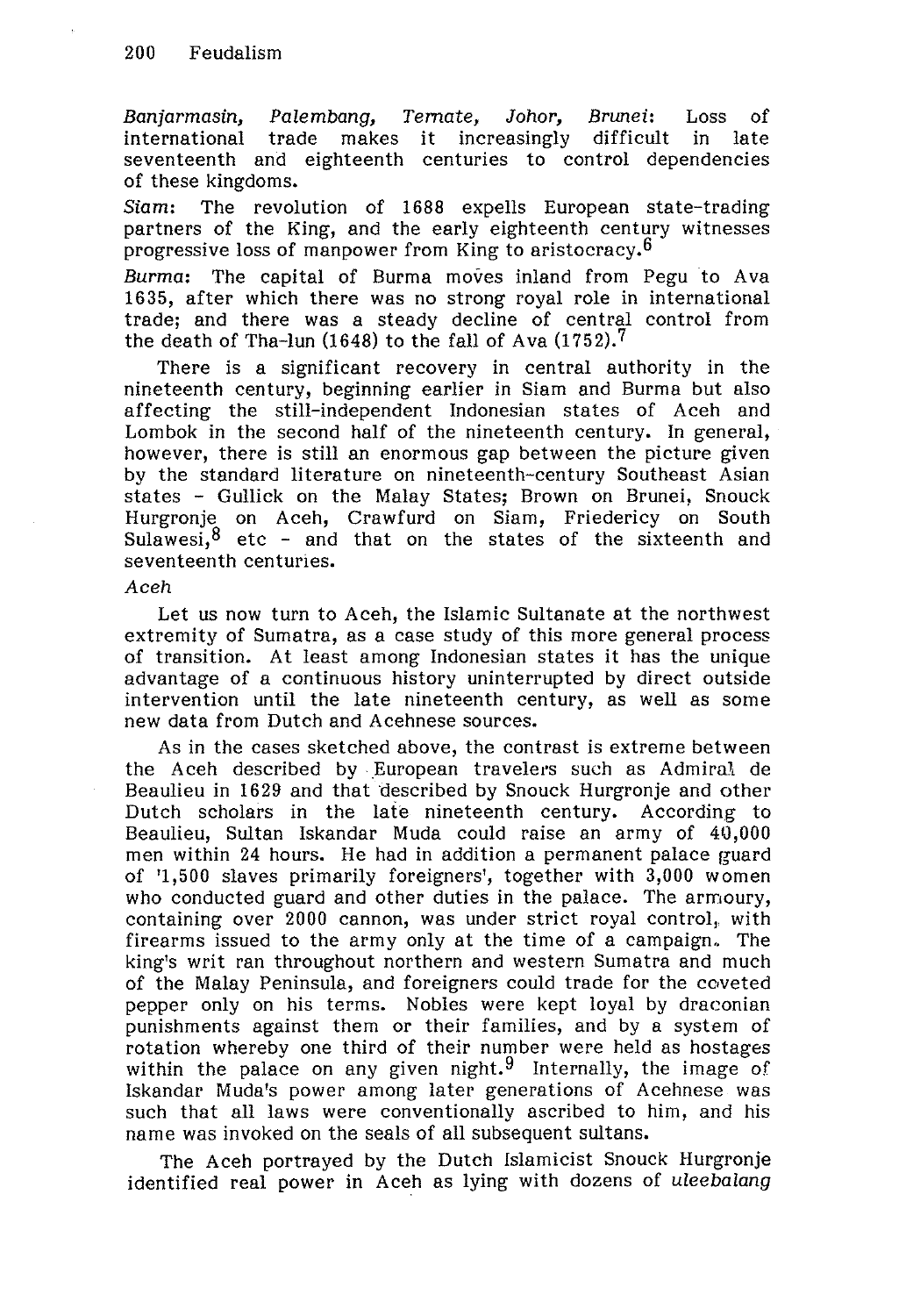(1 08 were eventually recognized by the Dutch) who were hereditary 'governors, judges and military leaders in their own country, in which  $\ldots$  they admit no higher authority'.<sup>10</sup> The effective power of the Sultan was limited to his palace, even though he was honoured everywhere in Aceh.<sup>11</sup> Although the Sultan had no capacity to affect the succession of uleebalang, the twelve leading uleebalang were authorized by tradition to confer the throne on the royally-born candidate of their choosing.

As explained in general terms above, there is a superficial external cause of this transformation in the steady decline of Aceh's role as a major international port in the Bay of Bengal and one of the leading suppliers of the world's pepper - a decline which continued with few interruptions between about 1630 and 1820. Although Acehnese pepper-exports revived strongly in the nineteenth century the capital no longer had enough control over the pepper-exporting areas to draw more than a token share of the revenue thus produced. The decline in trade is as much a consequence as a cause of internal transformation, however, and it certainly does not suffice as an explanation of the profound structural change.

Although there has been considerable speculation on the origins of the nineteenth-century Acehnese system of uleebalang, together with the smaller mukim units below them and the federations of uleebalang called sagi above them, there has been insufficient data to resolve the issue. Snouck Hurgronje, a dominating influence on all subsequent scholarship, is particularly unhelpful on this issue. He was determined to portray the Sultanate as weak and irrelevant in order to kill any further attempts at peaceful negotiation with it in his own day, and in consequence he assumed without evidence that the uleebalang and sagi predated the Sultan. By contrast the argument we present here is that the key features of the 'diffuse' Acehnese political system of the nineteenth century took shape essentially in the half-century which followed the death of Tskandar Muda in 1637.

The Acehnese state was formed in the two decades which followed the Portuguese appearance in Southeast Asia (1509) as the result of a counter-crusade against the Portuguese and their allies in the Malay World. The hitherto miniscule port state of Banda Aceh Dar as-Salam conquered Daya on the west coast (1520) and Pidie and Pasai on the north coast (1521 and 1524), in the process expelling the Portuguese who had intervened there. Through most of the sixteenth century the military struggle against the Portuguese in Malacca helped unify under the Acehnese sultans the previously distinct states and cultures scattered along  $1,000$ miles of the Sumatran coast.

The first reference we have to uleebalang is in this military context - among the Acehnese troops assaulting Portuguese Malacca in 1547.12 This Portuguese reference confirms the original meaning of uleebalang as war-leader, a usage which still occurs in Malay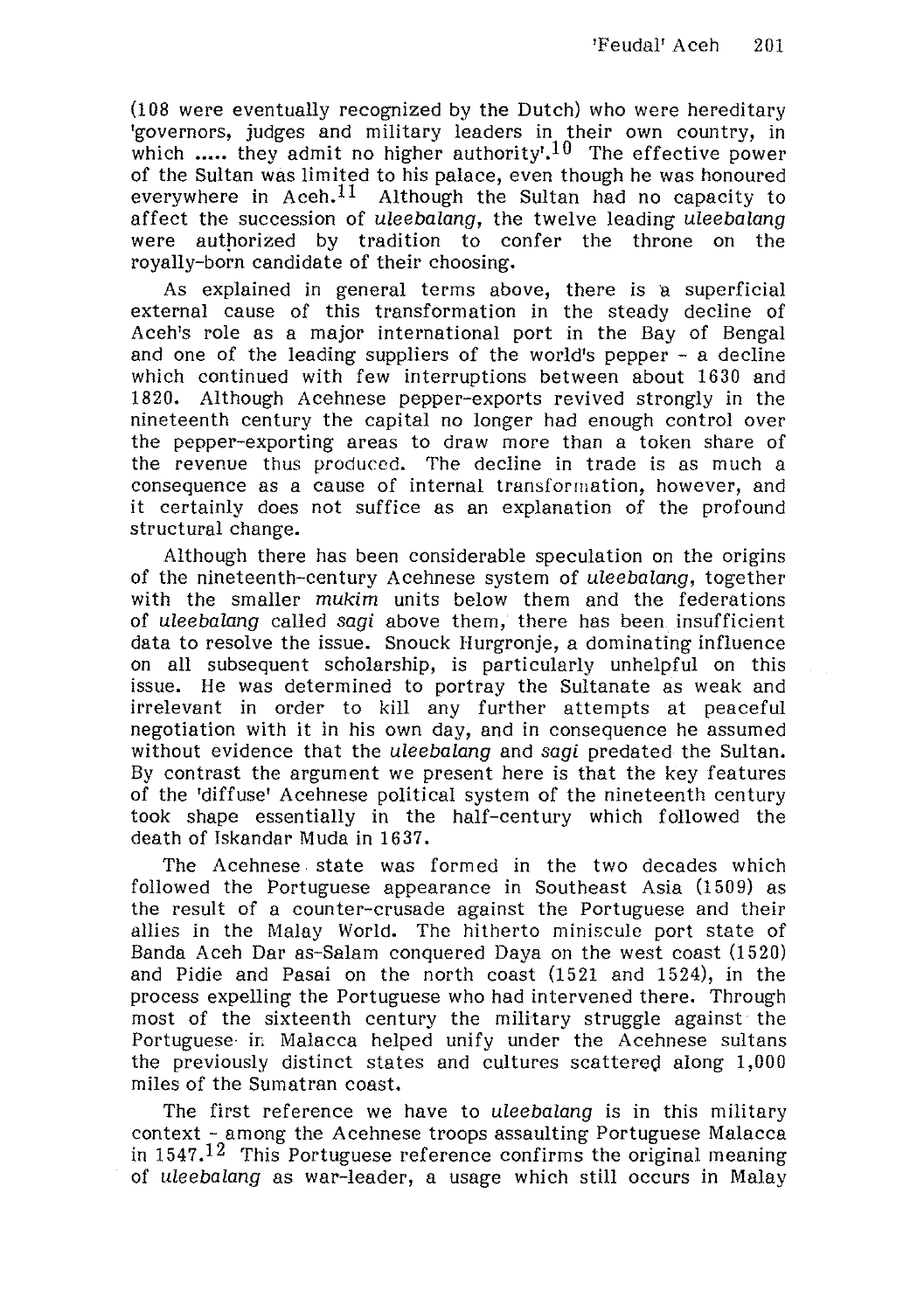(hulubalang) though retained in Acehnese only through the old literature, the everyday meaning having changed completely by the nineteenth century.<sup>13</sup> Acehnese chronicles already refer to the leading men of the kingdom as uleebalang by the  $1570s$ ,  $^{14}$ that is following the warlike reign of Sultan Ala'ad-din Ri'ayat Syah al-Kahar (1539-71). It seems likely therefore that by this time uleebalang had a dual function as war-leaders and territorial chiefs, having been rewarded with grants of land in the areas conquered by earlier expansionist Sultans. The most valuable land of the time was undoubtedly along the northern coast, especially around Pidie and Pasai, since this was the main source of pepper-exports in the sixteenth century.<sup>15</sup> Such grants would have provided the means whereby uleebalang could furnish the men and resources needed for further military campaigns. Despite this development, the large pre-conquest states appear to have retained some identity as tributary states, since we know that a number of sixteenth century rulers appointed their sons as raja (rulers) of Pidie, Pasai, Deli (in East Sumatra) and Periaman (in West Sumatra).<sup>16</sup> One of the earliest lists of the great men of the realm, referring to 1579, begins 'all the raja, and kadi (religious officials) and uleebalang<sup>'17</sup>

We do not know whether the appointments of raja and of the uleebalang who were presumably subordinate to them were intended to have a permanent, hereditary character. They may well have begun to assume such rights for themselves in the 1570s and '80s when four successive Sultans were deposed or killed by the nobles of the capital. It is quite clear, however, that the two strongest rulers of the early seventeenth century had no time for any such hereditary claims, and went to great lengths in creating new local elites dependent wholly on themselves. The first of these exceptionally authoritarian rulers was Ala'ad-din Ri'ayat Syah Sayyid al-Mukammil (1589-1604) who reasserted royal power in no uncertain terms. Davis reported that 'he ended the lives of more than a thousand Noblemen and Gentlemen, and of the rascall people made new Lords and New Lawes [sic]<sup>1,18</sup> According to Beaulie, who unlike Davis must have heard the story only 30 years after the event, this Sultan justified his tyranny by declaring:

that as King, he did not wish to be only a shadow, nor to be the plaything of the fickle humours of the orangkaya (nobles), who after massacring him would have relapsed into their former disputes .•. that moreover his intention was to preserve peace for all, impose severe justice on evildoers, and reign equitably.<sup>19</sup>

The grandson and protegee of al-Mukammil, Sultan Iskandar Muda (1607-36), took this tough policy to new heights. It was also reported of him that 'He has exterminated almost all the ancient nobility, and has created new ones<sup> $20$ </sup> As we have seen, this Sultan also devised very effective means of retaining the loyalty of his new appointees. As described by the many European visitors to his capital, a complex administrative and judicial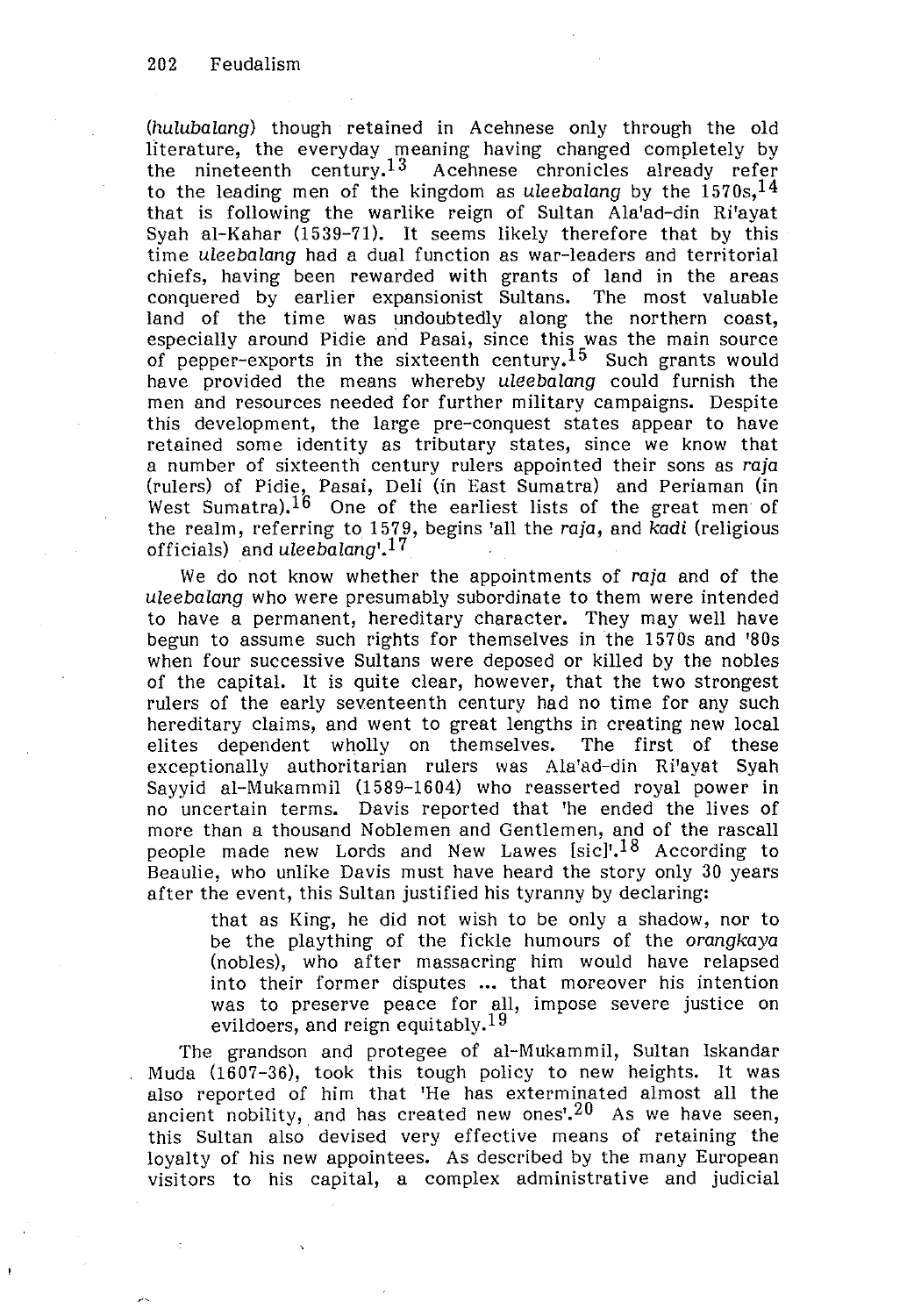hierarchy developed under his authority, while the slightest hint of disloyalty or failure on the part of the uleebalang elite was punished with exemplary cruelty.21

Some evidence of the way in which Iskandar Muda created new benefices for those he raised to office occurs in two surviving sarakata (royal decrees), one dating from the early eighteenth century and the other from the nineteenth century. Both record that in 1613 Sultan Iskandar Muda granted a certain Orangkaya a territory in Samalanga (on the north coast bordering Pidie) consisting of six mukim. Thirty or more years later, in the reign of Iskandar Muda's daughter, this grant was confirmed to the same beneficiarv who now had the title of Orangkaya Seri Paduka Tuan Seberang.<sup>22</sup> The validity of these documents is confirmed by Dutch reports<sup>23</sup> which identify this same man as Panglima Bandar or port administrator under the Sultana Safiyyat al-Din until his death in 1663 (or 1658 according to the sarakata). As the sarakata also tell us that the land grant passed to his son, we may conclude that the benefice granted to a retainer by Iskandar Muda had become hereditary under his successors.

There appears to be no reference to the mukim of Aceh earlier than this 1613 grant. The origin of the division of Aceh into mukim (from Arabic  $muqim$ , an adult male resident in a particular parish, and perhaps, by extension, the parish itself) may therefore be due to the initiative of Sultan Iskandar Muda, as suggested by some earlier writers.<sup>24</sup> Iskandar Muda was known as a great mosque-builder, a patron .of ulama (especially those of the Wujuddiya mystical school), and a promoter of Islamic law.<sup>25</sup> He may therefore have appointed imam to be in charge of mukim throughout Aceh, in part to improve the practice of Islam, but also to act as a check on the power of those uleebalang who enjoyed benefices comprising several mukim. Under subsequent, weaker rulers, these imam became hereditary, secular chiefs of their mukim; sometimes themselves assuming the title uleebalang as well as that of imam. Already in a decree of 1640 two imam were listed among a list of royal officials or vassals in Pasai and Samalanga who had to pay a specified annual tribute to the king.<sup>26</sup> By the nineteenth century the imam who presided over Friday prayer at mosques throughout Aceh were entirely distinct from these chiefs of the  $m$ ukim.<sup>27</sup>

The benefice granted by Iskandar Muda in 1613 discussed above was almost certainly not an isolated one. For the following reign, that of Iskandar Muda's son-in-law Iskandar Thani (1636-41), the better evidence available to us shows a pattern of regular grants of land to retainers. One Dutch report in 1640 noted that one of the palace eunuchs, Seri Bijaya, was in charge of 'revenue from lands', and had to decide which lands would be granted as benefices to the officers in charge of the royal bodyguard.<sup>28</sup> A decree probably from the same reign, recorded in the Acehnese compilation of edicts and law codes, the Adat Aceh, lists nine territories in the Pasai region with their approximate territorial limits. Many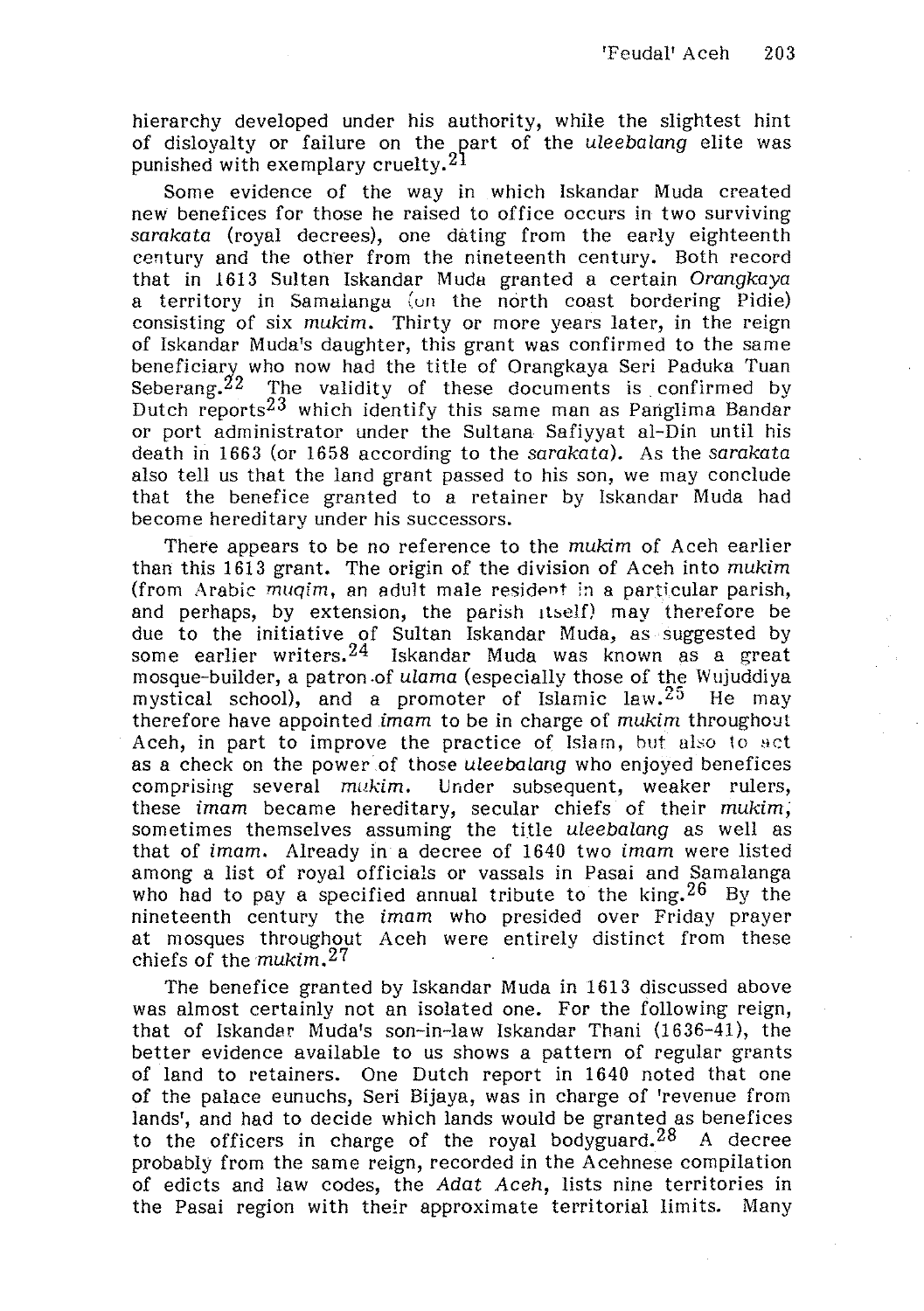of these belonged to the great men of the capital, including the Sultan himself, the Orang Kaya Maharaja and the Laksamana.  $29$ 

It is clear from the tight control Sultan Iskandar Muda exercised over his vassals and courtiers that any benefices granted were at his pleasure, and in no sense intended to be hereditary or permanent. It seems significant in this context that the royal decree or sarakata, which in the nineteenth century was taken as proof of an uleebalang's hereditary right to his territory, as late as 1660 described as an unsealed ordinance given by the ruler 'until its recantation', in contrast to an *Eseuteumi* – a sealed decree of 'everlasting validity'.<sup>30</sup> In the decades after his death in 1636, however the nature of these benefices appears to have changed fundamentally and become permanent.

The choice of successors to Iskandar Muda is indicative of the ambivalent attitude of the court elite towards his reign. On the one hand the aura of his greatness continued; on the other nobody wanted to have to endure such a reign of terror again. Iskandar Muda appears to have left no legitimate male heir alive, but he had shown great favour to a captured Malay prince from Pahang, who as a boy of nine had been allowed to marry the Sultan's daughter and to occupy a prominent place at court. This foreign prince succeeded as Sultan Iskandar Thani, and his rule appears to have been peaceful and prosperous, though Aceh's external power vis-a-vis the Dutch was allowed to erode somewhat.

At his death in 1641 the powerful orangkaya jockeyed for position for some days 'for each one wanted to be king', according to a Dutch eve-witness.  $31$  Eventually they resolved to crown the bereaved queen, Iskandar Thani's widow and Iskandar Muda's daughter, as the first female ruler of the country. Although she was held in great respect as the final arbiter in matters of state. the Sultana Safiyyat ad-Din Taj ul-Alam Syah (1641-75) had much less power vis-a-vis the half-dozen most powerful men of the realm than did her father. The horrendous executions and punishments for disloyalty, which marked the reign of Iskandar M uda and even to a lesser extent that of Iskandar Thani seem to have been wholly absent from her style of government. Both internal and external sources suggest that Aceh under this queen was well-ordered and prosperous, with a climate very favourable to foreign commerce.<sup>32</sup> At her death in 1675 the experiment with female rule was deemed so successful that it was repeated three more times. 'The very name of kinge is long since become nautious to them, first caused through the Tyrannical Government of theire last king' [sic) (i.e. last but one - Iskandar Muda).33 Female rule, in other words, had come to seem synonymous with a quite different political order, attractive to the dominant elite in the captial.

It is not surprising that the leading orangkaya, most of whom had been courtiers or officials at the end of Iskandar Muda's reign, should have been reluctant to return to such a regime. At the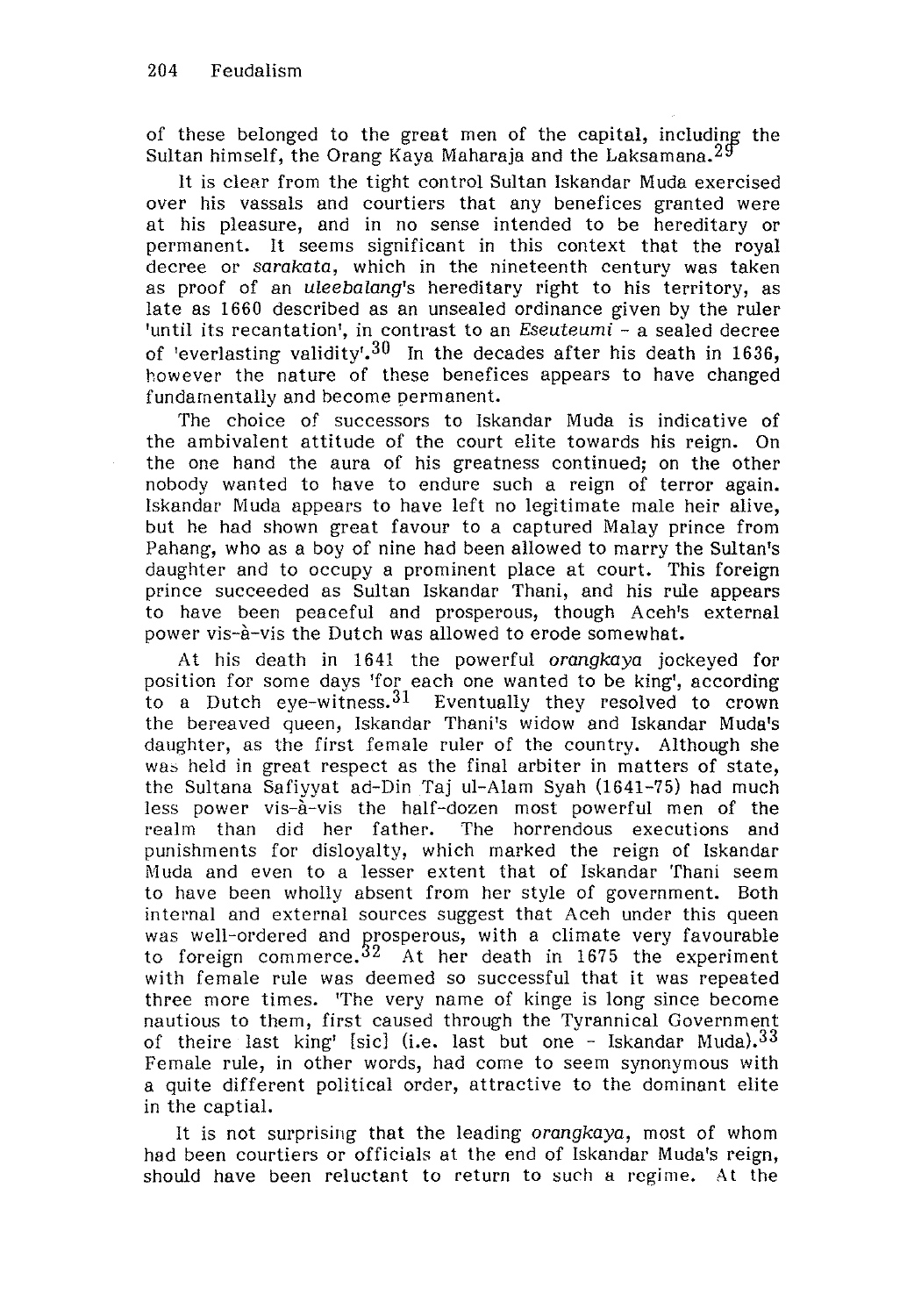very beginning of Taj ul-Alam's reign four of these orangkaya formed a kind of executive council which took many political decisions.<sup>34</sup> Whereas tribute from Aceh's dependencies and exactions on trade went overwhelmingly to the ruler in Iskandar Muda's day, a large share now began to be channeled to these orangkaya.35 Dutch reports note that the great latitude the Queen allowed to her orangkaya gave rise to conflicts among them, so that the Sultana's remaining authority was largely derived from a careful balancing act between two major factions at the court.  $36$ The diversion of resources into the hands of a numerous oligarchy, however, unquestionably reduced Aceh's military capacity to resist the rising threat from the Dutch. The VOC became the dominant naval power in the Straits of Malacca after its capture of Malacca (1641), and Aceh seemed powerless to resist Dutch demands, carried out through a blockade in 1647-50, for a dominant share in Perak tin exports and West Sumatran pepper.<sup>37</sup>

The conflicts between these orangkaya incidentally shed valuable light on changes in the attitude to royal benefices. In 1642, the resident Dutch factors reported, a dispute arose between the major court factions over rights to land in the rich rice-growing Pidie area. The Maharaja Sri Maharaja was alleged by his rivals to have acquired some of his lands in the region improperly during the reign of Sultan Iskandar Thani.38 Eventually the Queen resolved the question by ruling that only grants of land made by her father, Sultan Iskandar Muda, would be recognised as valid.<sup>39</sup> The charisma of the great Sultan, in other words, was invoked to support a policy very different from his - making land-grants permanent and hereditary. Part of the reason for the installation of a relatively weak ruler, indeed, must have been to prevent a repetition of the carnage and the attendent re-allocation of benefices which had occurred under al-Mukammil and Iskandar Muda.

The uleebalang and orangkaya who had once been granted land to assist them to fulfil their obligation to the king quickly became hereditary rulers of these territories, where possible tracing their claim to a grant from Iskandar Muda. By the time of the Hikayat Pocut Mohammad, written in the early eighteenth century, the term uleebalang carried its modern meaning. It represented the hereditary ruler of a number of mukim, needing to be wooed by any Sultan or aspirant Sultan before any action could be undertaken.<sup>40</sup> Many of these hereditary dynasties bore titles betraying their origins in officials of the royal court - Maharaja in Lhokseumawe (Pasai); Laksamana in Ndjong (Pidie); Mantroe (Malay Mantri, minister) in several other Pidie districts.

We have explained above that sixteenth-century Acehnese kings appointed their sons as raja of conquered states - Pidie, Pasai, Deli and Periaman. This indicates that these large satraps remained as units above the level of the uleebalang benefices. The last such appointment appears to have been Iskandar Muda's of his only legitimate son as Raja Pidie in the early part of his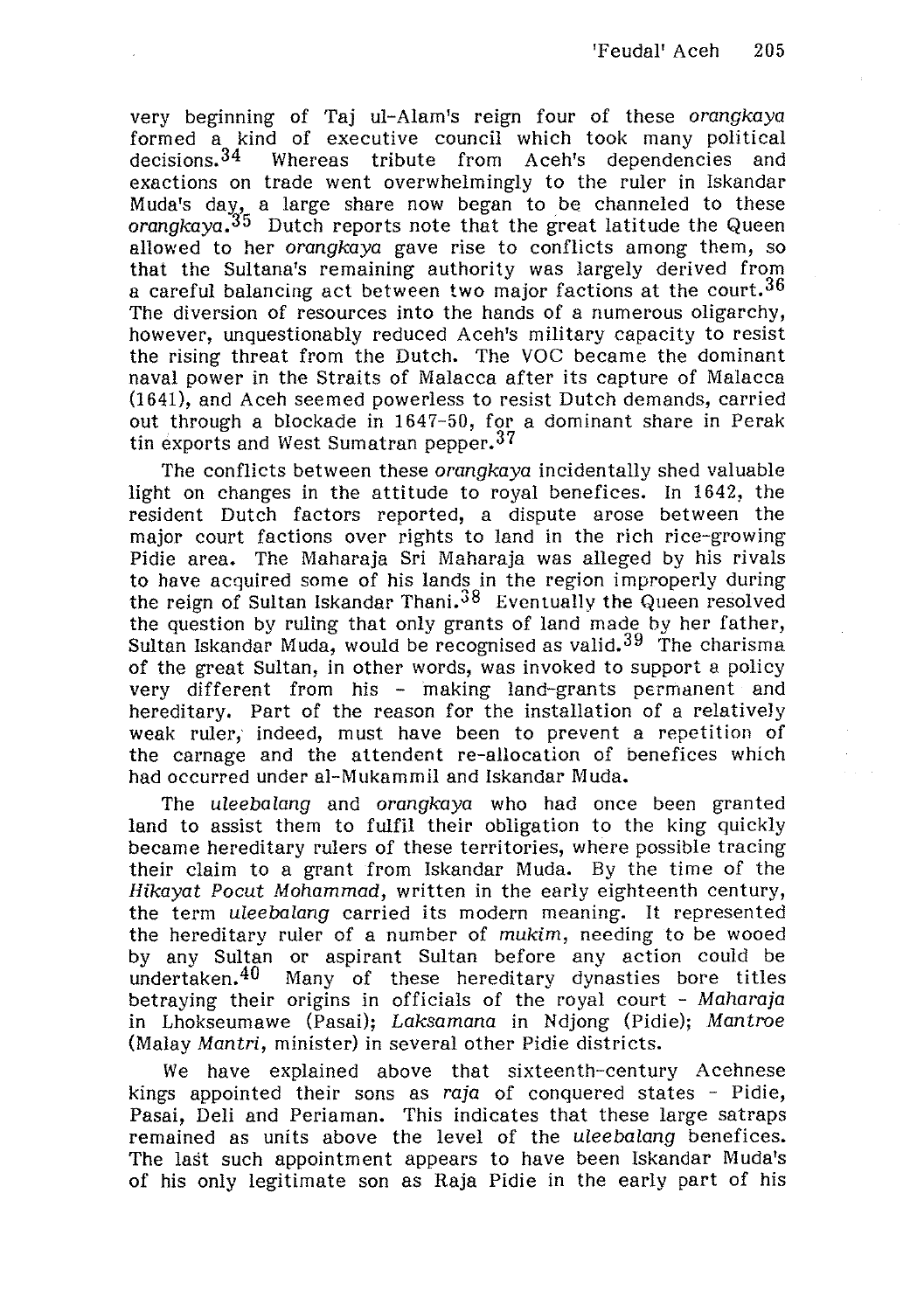reign.  $41$  Iskandar Muda was intolerant of anybody, including his relatives, building a significant power base which might eventually be used against him. He therefore developed the institution of panglima (governor) as a means of controlling his provinces. The principal function of a panglima appears to have been to ensure that the tribute, port duties, and commercial regulations imposed by Iskandar Muda were implemented to the letter, so that the resources of the important export centres flowed to his treasury. We therefore hear most of panglima in the pepper-exporting areas on the west coast of Aceh. By 1621 the coast as far south as Padang was tightly controlled through two panglima placed at Tiku and Periaman. Beaulieu tells us that these officials were replaced every three years to ensure that they did not escape his control. While in office they had to report personally to the  $\frac{1}{2}$  court every year,  $\frac{42}{10}$  In 1633 Inderapura, further south, was added to Acehnese territory and a panglima appointed there.  $43$  More panglima were appointed after Iskandar Muda's death, and in the 1660s they were reported at seven west coast ports - Barus, Pasaman, Tiku, Periaman, Padang, Salida and Inderapura. 44 Each panglima had a small staff comprising two writers (kerkun), a weigh-mast (Penghulu Dacing), and a port security official (Penghulu Kawal), emphasizing the role of the office in controlling trade. $^{45}$ 

In the provinces to the east of the capital export production was less crucial and the role of panglima accordingly less clear. Tin-rich Perak on the Malay Peninsula was under Acehnese authority for several decades after 1620, and an Acehnese panglima does at times appear to have been based there.  $46$  In such non-Acehnese territories, however, more attention appears to have been given to manipulating the indigenous raja or if necessary replacing him. A local Malay, Minangkabau or Batak hereditary elite continued to govern these territories even when Acehnese officials kept a tight control of the export trade.  $47$ 

ln the inner areas of the north coast which must by this point be considered ethnically assimilated to Aceh, panglima may have been experimented with as a replacement for the role once taken in Pidie and Pasai by royal princes. There is a Dutch report as late as 1649 of a 'Panglima Pidie' presenting the Queen with a tribute of rice, coconuts, sugar and betel,  $48$  and an earlier 'Panglima Pidie' was a hero of the Hikayat Malem Dagang set in the reign of Iskandar Muda.<sup>49</sup> In such areas, however, the uleebalang benefice-holders appear to have had direct relations with the court, and left little scope for a panglima. In the wars of the early eighteenth century many regional leaders carry the title of panglima, suggesting descent from one of these seventeenth century officials, but none had any special relationship with the capital.<sup>50</sup> It seems safe to assume that the office of panglima as a device for controlling the provinces disappeared with the loss of the west coast pepper-growing dependencies in the 1660s.

During the two decades following the death of Iskandar Muda, then, uleebalang benefice-holders appear to have established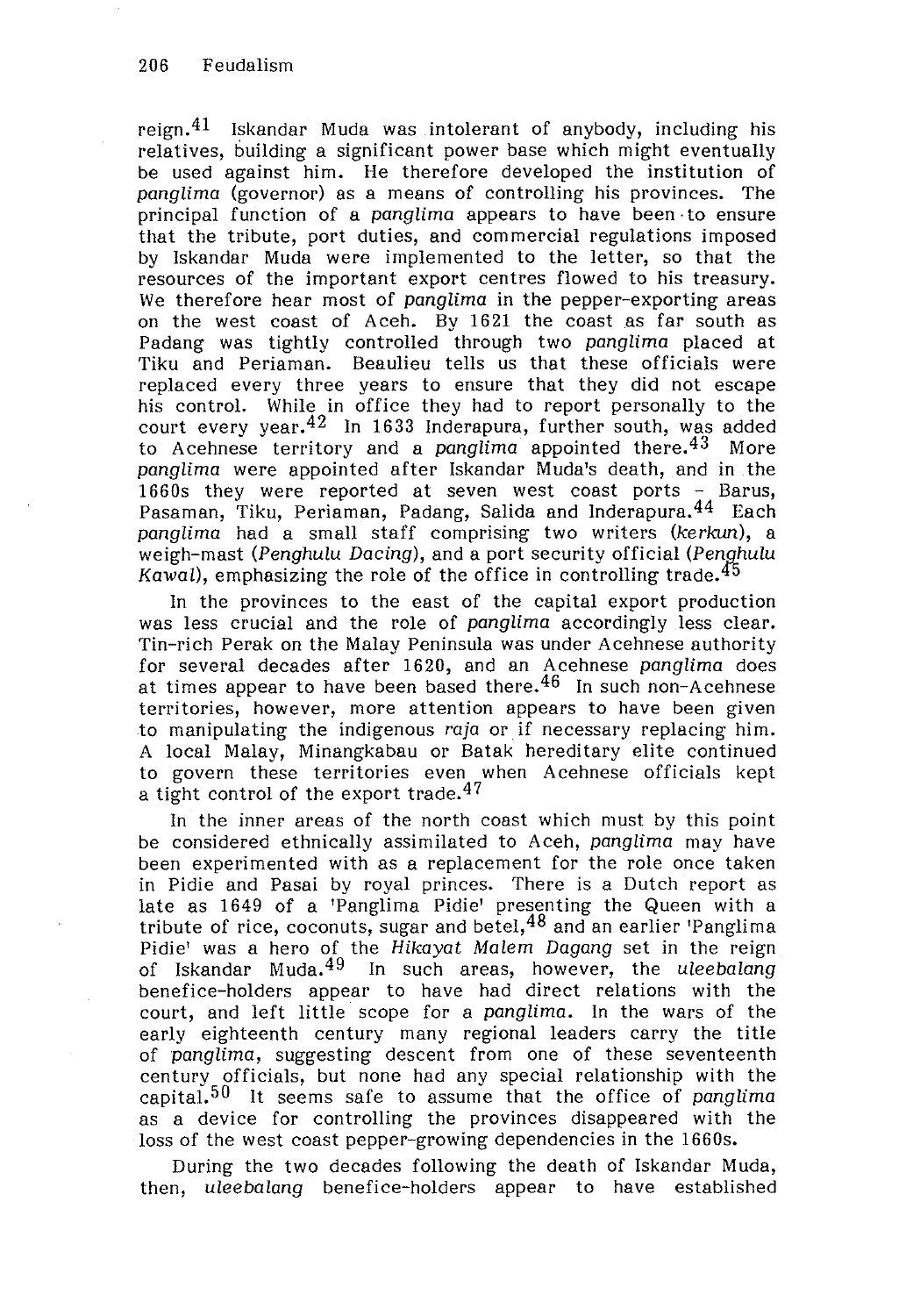permanent claims to estates made up of several mukim in Acehnese areas of the North Sumatran littoral. As the trade of Banda Aceh (the capital) and the ruler's share in it both declined steadily, such estates must have assumed gradually greater importance as against an advantageous place at court. The pepper exports which had been the key to Aceh's prosperity vanished with the loss of the West Coast ports and Deli under Taj ul-Alam. The valuable tin exports of Perak were lost at about the same time, leaving Banda Aceh dependent on the relatively modest export of gold, elephants, horses and forest products. Having always been affluent enough to import rice for its substantial urban population, Aceh towards the end of the seventeenth century had to expand greatly its own production of foodstuffs - particularly in the hitherto neglected Aceh River Valley adjacent to the capital.<sup>51</sup> This in turn meant that uleebalang arose there with large numbers of men under their control, close enough to the capital to have direct influence on its politics.

Although the first of Aceh's four queens, Taj ul-Alam (1641-75), was still strong and respected, this was less true of each of her successors in turn. In 1688, near the end of the reign of the third, an Italian missionary noted that 'they elect no more kings but Queens, though in fact it is seven of the nobles who rule the kingdom<sup> $1.52$ </sup> Ten years later a French visitor was sceptical whether the Queen even existed, since power was divided among the nobles of the court.<sup>53</sup> This type of oligarchy was favoured in the cosmopolitan commercial environment of the city, but these new uleebalang of the interior were increasingly intolerant of it. Their leader was the first Panglima Polem, reputedly an illegitimate son of Sultan Iskandar Muda and elder half-brother of Taj ul-Alam, who had settled at Gle Yeueng about 30 km above the capital. He and his son emerged during the period of female rule as the chief opponents of its continuation. At the death of each of the queens their followers demanded that the throne pass to this Panglima Polcm dynasty. In 1675, 1678, and 1688 they mobilized men from what became known as the Sagi (corner) of the XXII Mukim, centred on Gle Yeueng, to march on the capital in a vain attempt to decide the succession.<sup>54</sup> When female rule was finally abolished in 1699, however, the throne passed to new men of Arab origin and then to men of Bugis extraction who competed for support among the uleebalang. In these struggles Panglima Polem became not king but king-maker, or more frequently king-unmaker. By the time relative stability returned in the 1730s, various aphorisms had become current asserting that Panglima Polem, either himself,<sup>55</sup> or acting as one of three or twelve leading uleebalang of the Aceh Valley area (known as Aceh Besar),  $56$ had 'the power to enthrone and dethrone Sultans'.

In little more than half a century, an autocracy centred in a flourishing port had been transformed into a diffuse polity of hereditary nobles bound together by the memory and heritage of a common past. Just as the European vernaculars emerged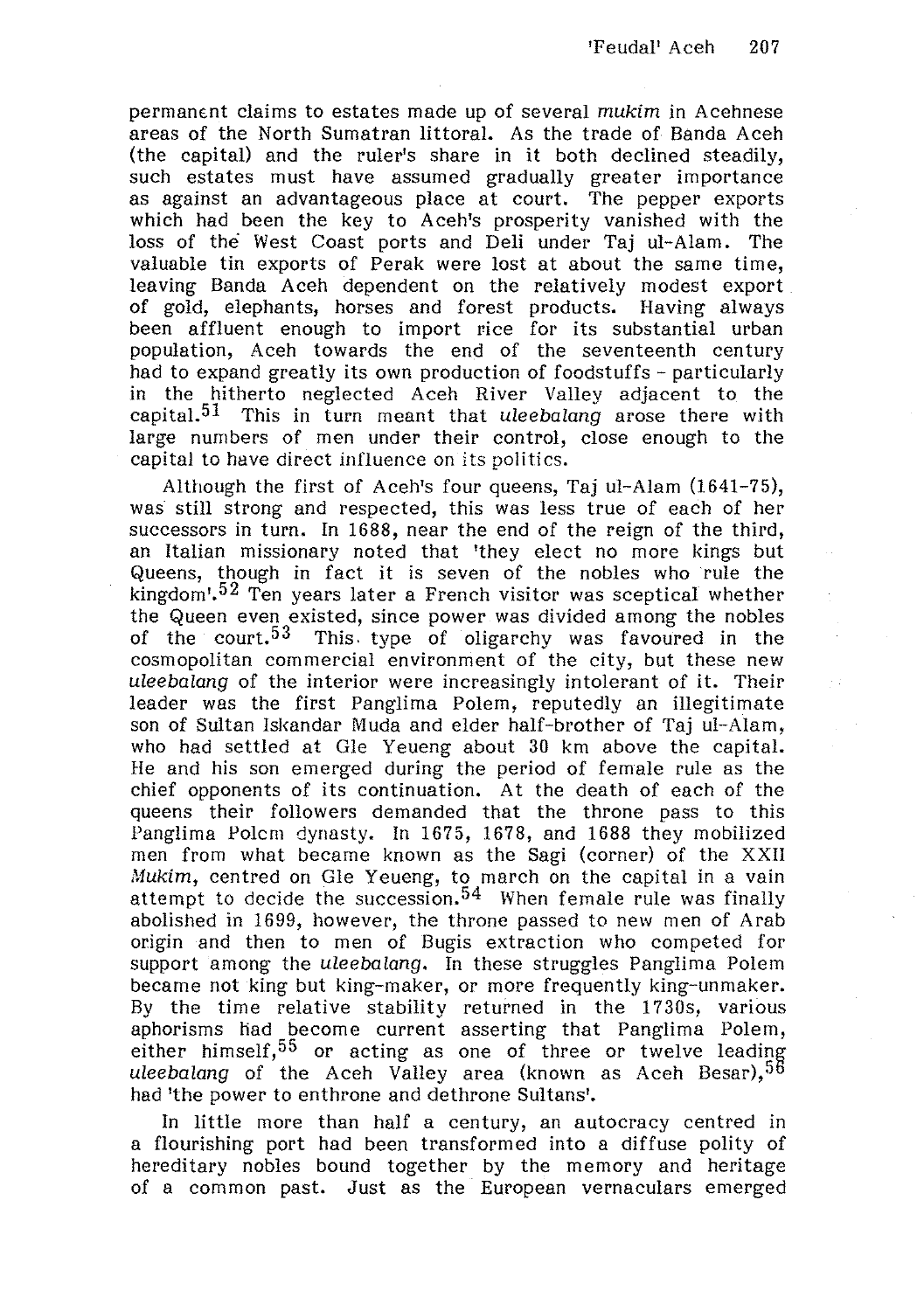from the domination of Latin with the transition to feudalism, Acehnese emerged in the early eighteenth century from the hegemony of Malay, in which all known texts had been written during the literary 'golden age' which accompanied autocracy.<sup>57</sup> Another congruence with the European transition to feudalism was the rapid decline of slavery, which had relied, in autocratic Aceh as in Ancient Rome, on a successful urban culture with a high level of new slave recruits through warfare.<sup>58</sup> Cultural assimilation, with the excessive cost of maintaining slaves, transformed the bottom class of Acehnese society into peasants owing numerous services to their uleebalang lord, yet perhaps not serfs in the sense that that category was juridically defined in Europe.

## Conclusion

The social and cultural differences between Europe and Southeast Asia are sufficiently obvious to make anyone beware of applying the label 'feudal' to the diffuse political system we have described. Even though some classic characterisations of the key features of feudalism<sup>59</sup> are compatible with Aceh and other Southeast Asian societies in the eighteenth century, there are crucial features of the latter which remain very different - the autonomous role of cities, of the Church, and of law have no real equivalents in Southeast Asia, for example. We prefer to emphasize here that a transition of similar magnitude as that from Antiquity to Feudalism appears to have taken place in many parts of Southeast Asia, centring in the late seventeenth century. It is to such transitions, rather than to the pursuit of static equivalences, that the attention of historians should be primarily directed.

## **NOTES**

- 1. Sukarno, Mentjapai Indonesia Merdeka (originally published 1933 -Jakarta, n.d.), p. 10.
- 2. R. Mohammad Ali, Perdjuangan Feodal Indonesia (Jakarta, 1952 - though written in 1948).
- 3. E.g. Sejarah Nasional Indonesia, ed. Sartono Kartodirdjo, Marwati Djoened Poesponegoro, Nugroho Notosusanto (Jakarta, 1977), 6 Yols.
- 4. Akin Rabibhadana, The Organisation of Thai Society in the Early Bangkok Period, 1792-1873 (Ithaca, 1969); Arthur Phayre, History of Burma (London, 1884), pp. 136-141; M.C. Ricklefs, Jogjakarta under Sultan Mangkubumi (London, 1974), pp. 18-21. On the other hand it is gratifying to note that the parallellism we emphasize here has also been recently noted by Victor Lieberman, Burmese Administrative Cycles: Anarchy and Conquest c. 1580-1760 (Princeton, 1984), pp. ·271-92.
- 5. A. Reid, 'A Great Seventeenth Century Indonesian Family: Matoaya and Pattingalloang of Makassar', Masyarakat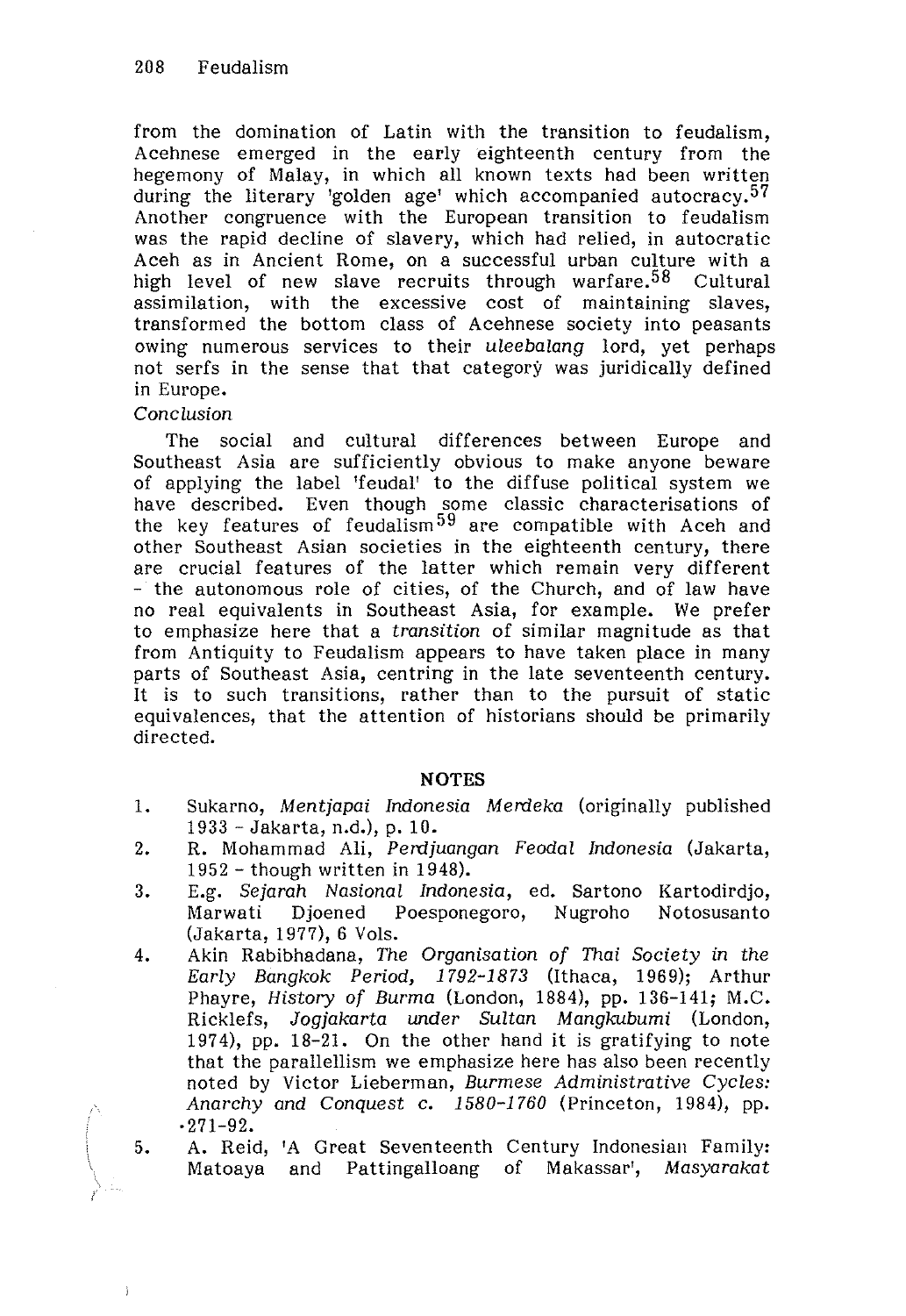Indonesia 8, i (1981), pp. 19-26; L.Y. Andaya The Heritage of Arung Palakka: A History of South Sulawesi in the Seventeenth Century (The Hague, 1981).

- 6. Akin Rabibhadana, pp. 29-37.<br>7. Lieberman, pp. 139-198: F.N.
- Lieberman, pp. 139-198; F.N. Trager & W.J. Koenig, Burmese Sit-tans 1764-1826: Records of Rural Life and Administration (Tucson, 1979), pp. 16-22.
- 8. J.M. Gullick, Indigenous Political Systems of Western Malaya (London, 1965); D.E. Brown, Brunei: The structure and history of a Bornean Malay Sultanate (Brunei, 1971); C. Snouck Hurgronje, The Achehnese (Leiden, 1906), 2 Vols: John Crawfurd, Journal of an Embassy from the Governor-General of India to the Courts of Siam and Cochin China (London, 1928 - reprinted 1967): H.J. Friedericy, De Standen bij de Boegineezen en Makassaren ('s-Gravenhage, 1933).
- 9. Augustin de Beaulieu, 'Memoires du Voyage aux Indes Orientales du General Beaulieu, dressés par luy-mesme', in Relations de divers voyages curieux ed. Melch. Thevenot (Paris, 1666), II, pp. 102-3.
- 10. Snouck Hurgronje, I, p. 88.<br>11. Ibid. I. p. 144.
- 11. Ibid. I, p. 144.<br>12. F.C. Danvers.
- F.C. Danvers, The Portuguese in India (2 Vols, London 1894), Vol. 1, pp. 480-481, based on Faria e Sousa, Asia Portuguesa; Dalgado, Glossario Luso-Asiatico (2 Vols, Coimbra 1919-21), Vol. 2, s.v. ORABALAO.
- 13. Hoesein Djajadiningrat, Atjehsch-Nederlandsch Woordenboek (Batavia, 1934), II, p. 196.
- 14. De Hikajat Atjeh ed. T. Iskandar ('s-Gravenhage, 1958), pp. 96-9; Bustanu's-Salatin, ed. T. Iskandar (Kuala Lumpur, 1966), p. 33.
	- 15. The Suma Oriental of Tome Pires, trans. A. Cortasao (London, 1944), I, pp. 138-45; The Book of Duarte Barbosa, trans. M.L. Dames (London, 1921), II, pp. 182-5.
	- 16. De Hikajat Atjeh, pp. 53-4, 64-5, 90-5, 169-83; Bustanu's-Salatin, p. 32; Hoesein Djajadiningrat, 'Critisch Overzicht van de in Maleische Werken vervatte gegevens over de Geschiedenis van het Soeltanaat van Atjeh', BKI 65 (1911), pp. 154-8, 173-4; The Voyages and Works of John Davis, p. 153.
	- 17. Hikajat Atjeh, p. 96.<br>18. The Voyages and V
	- The Voyages and Works of John Davis the Navigator, ed. A.H. Markham (London, 1880), p. 148.
	- 19. Beaulieu, p. 112; see also Anthony Reid, 'Trade and the Problem of Royal Power in Aceh. Three Stages: c. 1550-1700', in Pre-Colonial State Systems in Southeast Asia, ed. A. Reid and L. Castles (Kuala Lumpur, MBRAS Monograph, 1974), pp. 48-9.
	- 20. Beaulieu, p. 63.
	- 21. Ibid. pp. 58-63; Pieter van den Broecke in Azie, ed. W. Ph. Coolhaas ('s-Gravenhage, 1962), I, pp. 175-6; The Voyage

 $\mathcal{G}$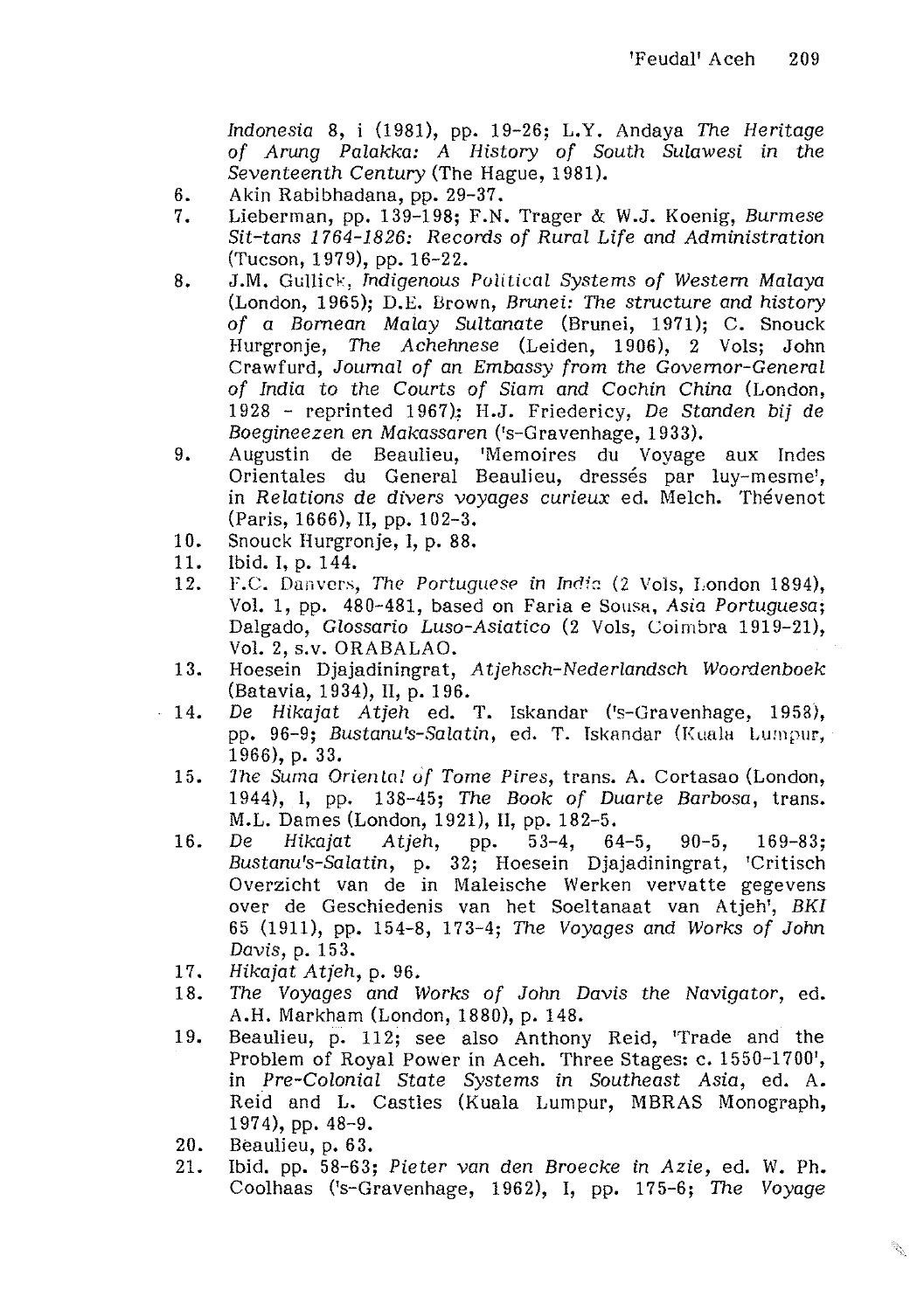of Thomas Best to the East Indies, 1612-1611, ed. W. Foster (London, 1934), p. 172.

- 22. G. Tichelman, 'Een Atjehsche Sarakata (Afschrift van een besluit van Iskandar Muda)', TBG 73 (1933), pp. 368-73; Tichelman, 'Samalangasche Sarakata's', TBG 78 (1938), pp. 351-8.
- 23. Koloniaal Archief, The Hague (henceforth abbreviated K.A.) 1051bis; 'Daghregister' of P. Soury (1642), ff. 568v.-9r., 581 v.-2r.; Ibid., 'Copie daghregister' of P. Willemsz (1642-3), f. 506v., 517v.; K.A. 1059bis, 'Copie daghregister' of A. van Oudstschoorn (1644), f. 574r., 579v.; K.A. 1100, 'Originele missive' of D. Schouten, 16 Sept. 1655, f. 277v.; Daghregister, Batavia, 1663, pp. 633-4; Ibid., 1664, p. 110, 120.
- 24. K.F.K. van Langen, 'De Inrichting van het Atjehsche Staatsbestuur onder het Sultanaat', BKI 34 (1888), pp. 390-1; Reid, 'Trade', p. 53.
- 25. Bustanu's-Salatin, p. 36; Van Langen, 'Inrichting', pp. 390-2; Voyage of Thomas Best, pp. 171, 175n3; 'Oost-Indische Reyse onder den Admirael Wijbrandt van Waerwijck', pp. 12, 14, in Beginnende Voortgangh van de Vereenighde Nederlantsch Geoctroyeerde Oost-Indische Compagnie (Amsterdam, 1646), 4 Volumes.
- 26. Drewes and Voorhoeve (ed.), Adat Atjeh, VKI 24 (1958), pp. 114b-5b.
- 27. Snouck Hurgronje, The Achehnese, I, p. 85.
- 28. K.A. 1051bis, 'Copie daghregister': of P. Willemsz. (1642-3), F. 503r.
- 29. Adat Atjeh, pp. 110a-1b.<br>30. K.A. 1127, 'Verbael' of B.
- K.A. 1127, 'Verbael' of B. Bort (1660), f. 340v.
- 31. Reisen van Nicolaus de Graaff naar alle gewestern des werelds, beginnende 1639 tot 1687 incluis ('s-Gravenhage, 1930), p. 13.
- 32. Thomas Bowrey, The Countries round the Bay of Bengal, ed. R.C. Temple (London, 1903), p. 296; Bustanu's-Salatin, p. 59.
- 33. Bowrey, The Countries, p. 296.<br>34. Daghregister, Batavia, 1641-
- Daghregister, Batavia, 1641-2, p. 96, 123; K.A. 1051bis, 'Copie memorie' of J, Compostel, 10 Aug. 1642, f.594r.-v.; Ibid, 'Copie daghregister' of P. Willemsz., f.508r.; Bustanu's-Salatin, p. 60, 62-3.
- 35. K.A. 1060, 'Verbael van Attchin' (1644-5), f.l67v.; K.A. 1123, 'Raport' of B. Bort, 29 Jan. 1660, f.515r; K.A.1127, 'Verbael' of B. Bort, ff.364r.-5r.; Daghregister, Batavia, 1663, pp. 201-3, 633-4; Ibid., 1664, p. 480.
- 36. K.A.1051bis, 'Copie memorie' of J. Compostel, f.593r.
- 37. Bouwstoffen voor de geschiedenis der Nederlanders in den Maleisch Archinel, ed. J.E. Heeres ('s-Gravenhage, 1895), vol. 3, pp. 345-6; S. Arasaratnam, 'Some Notes on the Dutch in Malacca and Indo-Malayan Trade, 1641-1650', JSEAH 10, No.3 (1969), p. 486.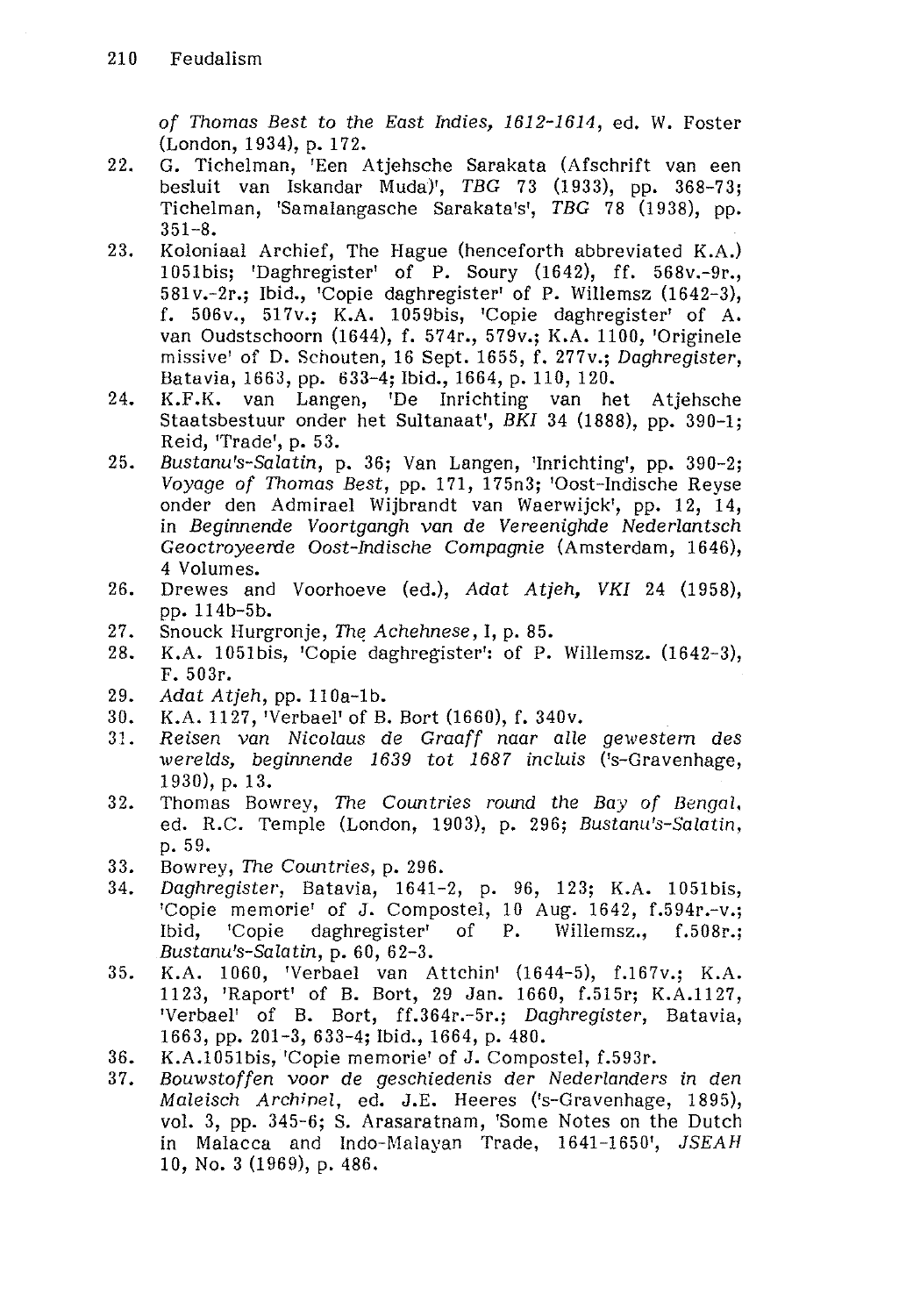- 38. K.A.1051bis, 'Copie daghregister' of P. Willemsz., f.527r.
- 39. Ibid., loc.cit.<br>40. Hikajat Poti
- 40. Hikajat Potjut Muhamat: An Acehnese Epic, ed. G.W.J. Drewes (The Hague, KITLV, 1979), pp. 98-107.
- 41. Beaulieu, 'Memoires', p. 103.<br>42. Ibid. pp. 41. 44. 97.
- 42. Ibid. pp. 41, 44, 97.<br>43. Tiele, P.A. 'De Eu
- Tiele, P.A. 'De Europeërs in den Maleischen Archipel', BKI 36 (1887) pp. 244-5, 247 n.2; Kathirithamby-Wells, 'Achehnese Control over West Sumatra up to the treaty of Painan, 1663', JSEAH 10, No. 3 (1969), pp. 458-9.
- 44. K.A. 1127, 'Verbael' of B. Bort, ff. 320r.-45r., 374r.-84r.; Kathirithamby-Wells, 'Achehnese Control', pp. 467-77.
- 45. Thomas Best, The Voyage of Thomas Best to the East Indies, 1612-1614, ed. W. Foster (London, 1934), p. 65, 67-8, 179-80; Letters received by the East India Company from its servants in the East, ed. F.C. Danvers and W. Foster (6 vols, London, 1896-1902), \ol. 2, pp. 287-8; Vol. 3, pp. 129, 188, 191, 220, 222, 226, 235; Vol. 4 pp. 22, 125-7, 166-7; Vol. 5, pp. 30-1, 171-2; Jan Pietersz. Coen. Bescheiden omtrent zijn bedrijf in Indie, Vol. 7, pt. 1, ed. W. Ph. Coolhaas ('s-Gravenhage, 1953), p. 396; the 'Verbael' of Bort listed in note (44) above.
- 46. B.W. Andaya, Perak, the Abode of Grace: A Study of an Eighteenth-Century Malay State (Kuala Lumpur, 1979), pp. 42-9; K.A. 1040, 'Copie Missive', J. Harmansz., 3 Apr. 1639, f.1234.
- 47. K.A. 1127, 'Verbael' of B. Bort, f.320r.-v., 324r.-6r., 335r.-6v., 340v.-1r.; Bouwstoffen, Vol. 3, pp. 498-9, 501-3; Corpus<br>Diplomaticum Neerland-Indicum. ed. J.E. Heeres Neerland-Indicum, ed. J.E. Heeres ('s-Gravenhage, 1907-31), Vol. 1, pp. 345-7, 528-32; Vol. 2, pp. 165-8; Kathirithamby-Wells, 'Achehnese Control', p. 479.
- 48. K.A.l068, 'Copie daghregister' of J. Truijtman (1649), f.222r.-v.
- 49. Snouck Hurgronje, The Achehnese, p. 87. De 'Hikajat Malem Dagang': Atjehsch Heldendicht, ed. H.K.J. Cowan (Leiden, KITLV, 1937).
- 50. Hikajat Potjut Muhamat, e.g. pp. 45-7.<br>51. Reid, 'Trade', p. 54. William D
- 51. Reid, 'Trade', p. 54. William Dampier, Voyages and Discoveries (London, 1931), p. 91.
- 52. J.B. Morelli, cited in A. Meersman, The Franciscans in the Indonesian Archipelago (Louvain, 1967), p. 123n.
- 53. De Premare to de La Chaise, 17 February 1699, in Lettres édifiantes et curieuses, écrites des missions étrangeres (de la Compagnie de Jesus), new ed. by Y.M.H. de Querbeuf (Paris, 1780-83), Vol. 16, p. 348.
- 54. Reid, 'Trade', pp. 53-5.
- 55. Hikajat Potjut Muhamat, p. 163.
- 56. William Marsden, The History of Sumatra, 3rd Ed. (London, 1811), p. 457. Van Langen, 'De Inrichting', p. 404. Reid, 'Trade', p. 54.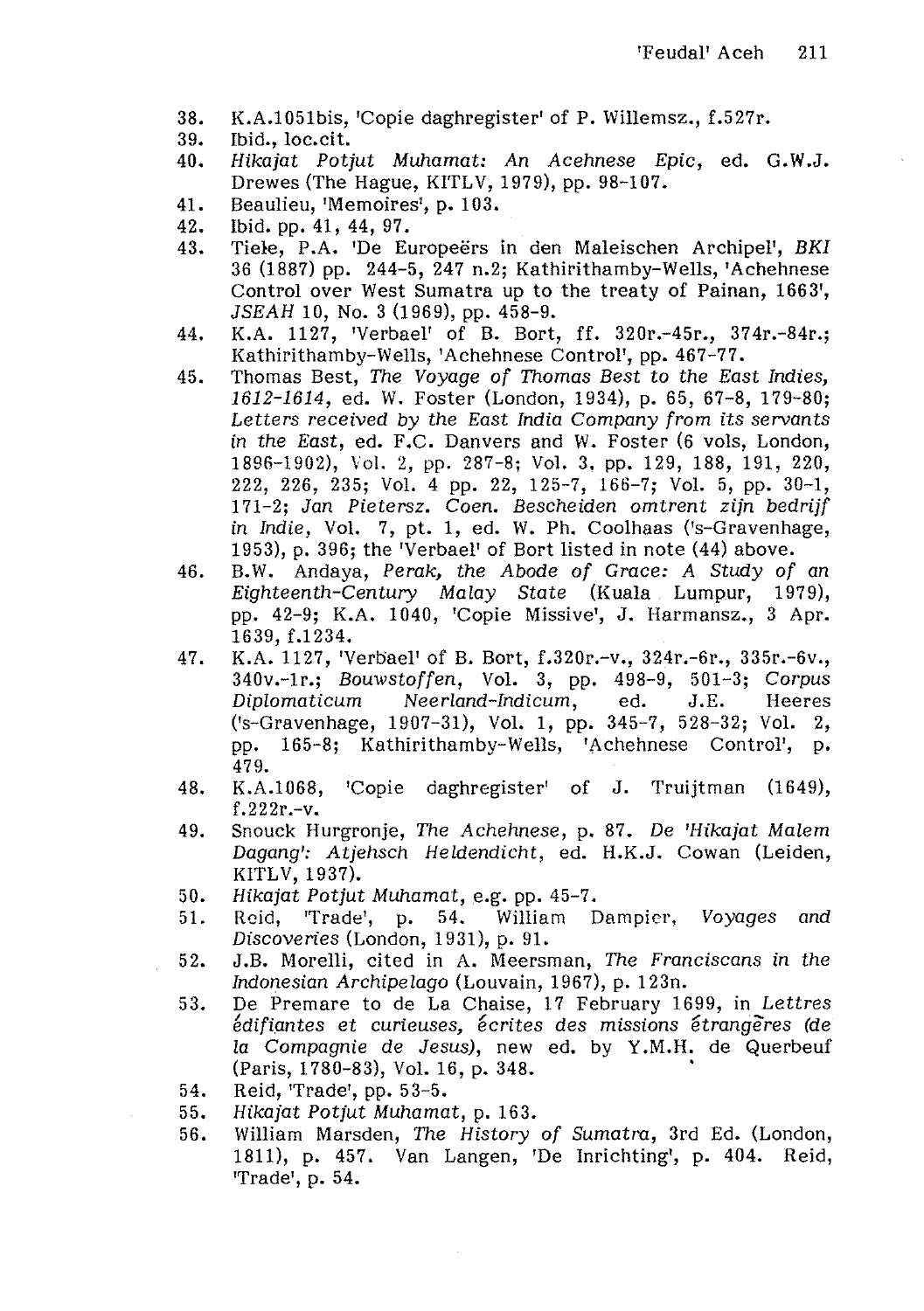- 57. Malay borrowings in Achenese are today characteristic of the language of the ruling class of uleebalang - another indication of the origins of this class in the cosmopolitan and cultured capital. (Information from Mark Durie.)
- 58. Anthony Reid, Slavery, Bondage and Dependency in Southeast Asia (St Lucia, 1983), pp. 13-14, 170-2. Dampier, Voyages, pp. 98-9.
- 59. E.g. Marc Bloch, Feudal Society, trans. L.A. Manyon (London, 1961), p. 446; Perry Anderson, Lineages of the Absolutist State (London, Verso, 1979), p. 407.